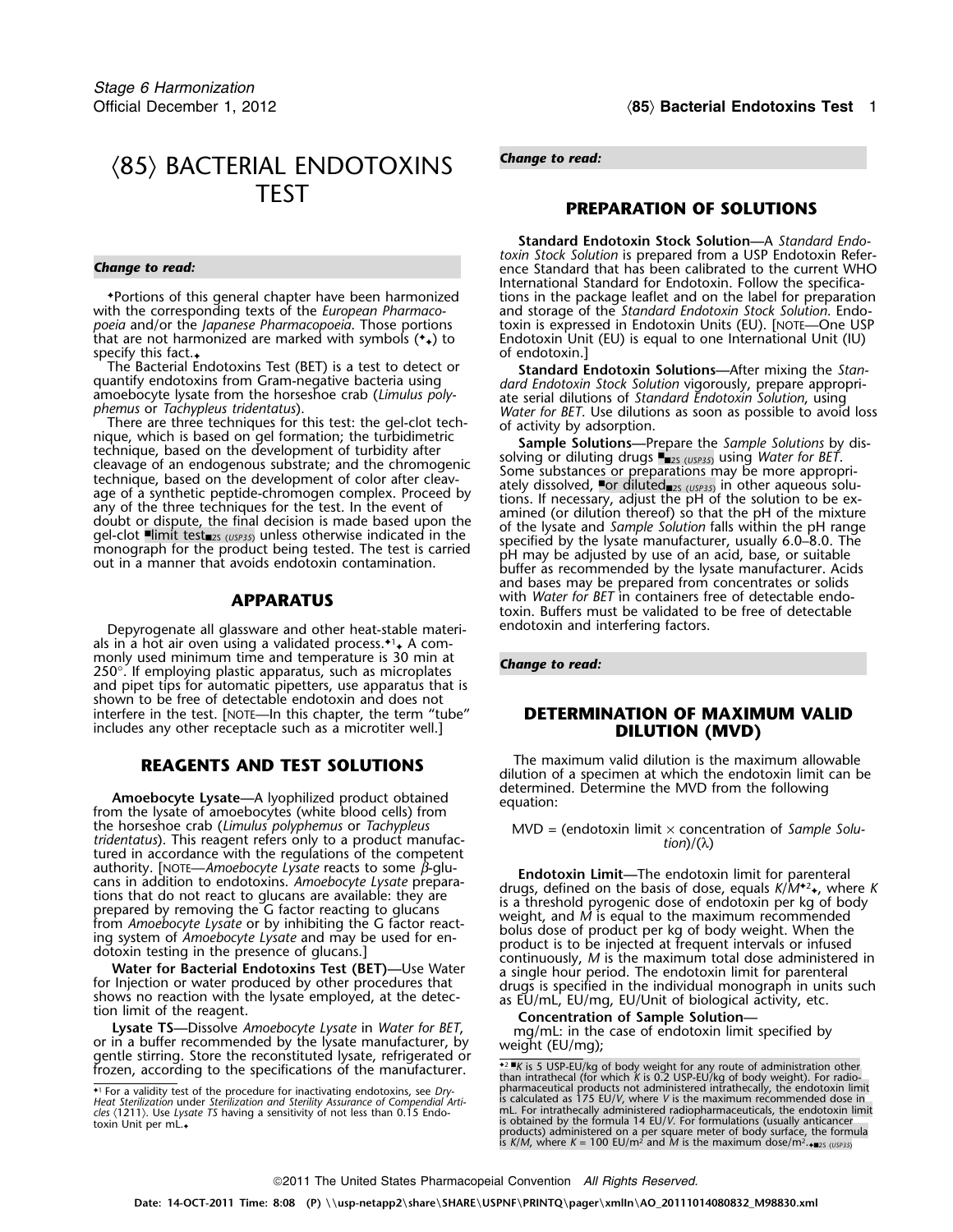# 2 〈**85**〉 **Bacterial Endotoxins Test** Official December 1, 2012

| Table T. Preparation of Solutions for the Inhibition/Ennancement Test for Gei-Clot Techniques |                                                                                          |                 |                                  |                                   |                                       |
|-----------------------------------------------------------------------------------------------|------------------------------------------------------------------------------------------|-----------------|----------------------------------|-----------------------------------|---------------------------------------|
| <b>Solution</b>                                                                               | <b>Endotoxin Concentration/</b><br><b>Solution to Which Endotoxin</b><br><b>Is Added</b> | <b>Diluent</b>  | <b>Dilution</b><br><b>Factor</b> | <b>Endotoxin</b><br>Concentration | <b>Number of</b><br><b>Replicates</b> |
| Aª                                                                                            | None/Sample Solution                                                                     |                 |                                  |                                   |                                       |
| BЬ                                                                                            | $2\lambda$ /Sample Solution                                                              | Sample Solution |                                  | 2λ                                |                                       |
|                                                                                               |                                                                                          |                 |                                  | $1\lambda$                        |                                       |
|                                                                                               |                                                                                          |                 |                                  | $0.5\lambda$                      |                                       |
|                                                                                               |                                                                                          |                 | 8                                | $0.25\lambda$                     |                                       |
| C <sup>c</sup>                                                                                | $2\lambda$ / <i>Water for BET</i>                                                        | Water for BET   |                                  | 2λ                                |                                       |
|                                                                                               |                                                                                          |                 |                                  | 1 $\lambda$                       |                                       |
|                                                                                               |                                                                                          |                 |                                  | $0.5\lambda$                      |                                       |
|                                                                                               |                                                                                          |                 | 8                                | $0.25\lambda$                     |                                       |
| D <sup>d</sup>                                                                                | None/Water for BET                                                                       |                 |                                  |                                   |                                       |

**Table 1. Preparation of Solutions for the Inhibition/Enhancement Test for Gel-Clot Techniques**

<sup>a</sup> *Solution A*: A *Sample Solution* of the preparation under test that is free of detectable endotoxins.

<sup>b</sup> *Solution B*: Test for interference.

<sup>c</sup> *Solution C*: Control for labeled lysate sensitivity.

<sup>d</sup> *Solution D*: Negative control of *Water for BET*.

Units/mL: in the case of endotoxin limit specified by unit positive. A result is negative if an intact gel is not formed.<br>The test is considered valid when the lowest concentration of biological activity (EU/Unit);

(EU/mL). licate tests.

The gel-clot technique is used for detecting or quanti-<br>fying endotoxins based on clotting of the lysate reagent in<br>the dilution series used, and *f* is the number of replicate<br>the presence of endotoxin. The minimum concen

Figure 1. The test of the lysate series of the test. The test of the test of the likely to influence the pressed in EU/mL of the lysate prior to use in the test. The test of the test. The test of the test of the test of th when a new batch of lysate is used or when there is any **The test is considered valid when all replicates of** *Solu-*<br>Change in the test conditions that may affect the outcome *tions A* and *D* show no reaction and the res

For a solutions in equal to the Space of the Standard Endarkonic under the experimental conditions used. Otherwise, the<br>Solutions in each test tube. When single test vials or ampuls<br>containing lyophilized lysate are used, constant period according to the directions of the lysate<br>manufacturer (usually at  $37 \pm 1^\circ$  for  $60 \pm 2$  min), avoiding<br>wibration. To test the integrity of the gel, take each tube in<br>turn directly from the incubator, an

biological activity (EU/Unit); Sological activity (EU/Unit); The test is considered valid when the lowest concentration<br>The test is considered valid when the lowest concentration mL/mL: when the endotoxin limit is specifie of the standard solutions shows a negative result in all rep-

λ: the labeled sensitivity in the *Gel-Clot Technique* (EU/ The endpoint is the smallest concentration in the series mL) or the lowest concentration used in the standard of decreasing concentrations of standard endotoxin of decreasing concentrations of standard endotoxin that ■■2s (*USP35*) curve for the *Turbidimetric Technique* or *Chromo-* clots the lysate. Determine the geometric mean endpoint *genic Technique*.<br>by calculating the mean of the logarithms of the endpoint by calculating the mean of the logarithms of the endpoint concentrations of the four replicate series and then taking **Change to read: Change to read: Change to read: following formula: Change to read: following formula: following formula: following formula: following formula: following formula: following formula: fo** 

geometric mean endpoint concentration = antilog (<sup>Σ</sup>*e*/*f*)

**GEL-CLOT TECHNIQUE**<br>to where Σ*e* is the sum of the log endpoint concentrations of<br>the dilution series used, and *f* is the number of replicate

than the MVD, not containing any detectable endotoxins, operating as described for *Test for Confirmation of Labeled* **Preparatory Testing** *Lysate Sensitivity*. The geometric mean endpoint concentrations of *Solutions B* and *C* are determined using the formula described in the *Test for Confirmation of Labeled Lysate Sen-* **Test for Confirmation of Labeled Lysate Sensitivity—**

The set of the test. Prepare standard solutions having at least four<br>concentrations equivalent to  $2\lambda$ ,  $\lambda$ ,  $0.5\lambda$ , and  $0.25\lambda$  by di-<br>luting the USP Endotoxin RS with *Water for BET*.<br>Mix a volume of the *Lysate TS*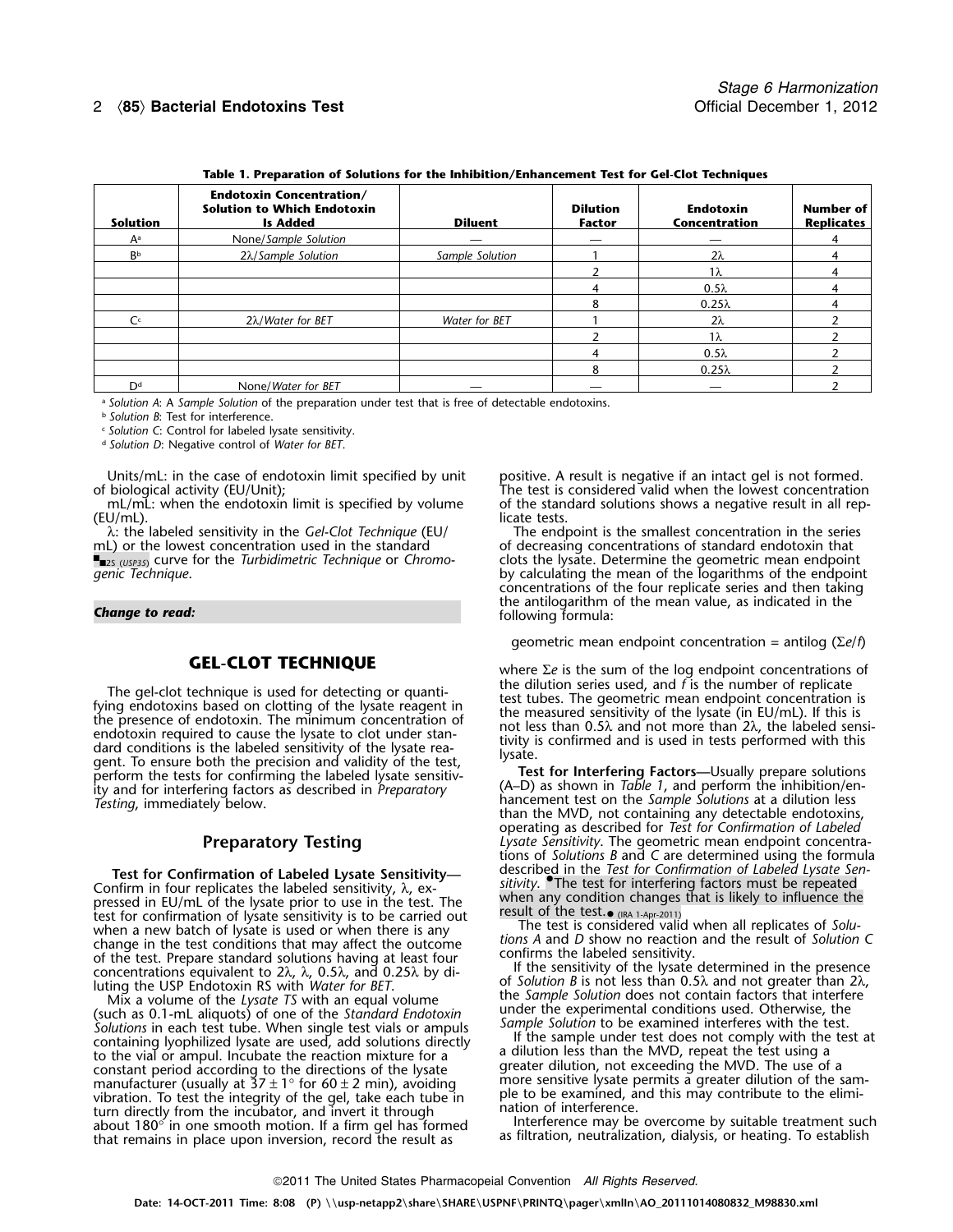| Table 5. I reparation or solutions for the Gercial Assay |                                                                                          |                |                                  |                                   |                                |
|----------------------------------------------------------|------------------------------------------------------------------------------------------|----------------|----------------------------------|-----------------------------------|--------------------------------|
| <b>Solution</b>                                          | <b>Endotoxin Concentration/</b><br><b>Solution to Which Endotoxin</b><br><b>Is Added</b> | <b>Diluent</b> | <b>Dilution</b><br><b>Factor</b> | <b>Endotoxin</b><br>Concentration | Number of<br><b>Replicates</b> |
| Aª                                                       | None/Sample Solution                                                                     | Water for BET  |                                  | __                                |                                |
|                                                          |                                                                                          |                |                                  |                                   |                                |
|                                                          |                                                                                          |                |                                  |                                   |                                |
|                                                          |                                                                                          |                | 8                                |                                   |                                |
| Bb                                                       | $2\lambda$ /Sample Solution                                                              |                |                                  | $2\lambda$                        |                                |
| C <sup>c</sup>                                           | 2λ/Water for BET                                                                         | Water for BET  |                                  | 2λ                                |                                |
|                                                          |                                                                                          |                |                                  | $1\lambda$                        |                                |
|                                                          |                                                                                          |                |                                  | $0.5\lambda$                      |                                |
|                                                          |                                                                                          |                | 8                                | $0.25\lambda$                     |                                |
| Dd                                                       | None/Water for BET                                                                       |                |                                  |                                   |                                |

**Table 3. Preparation of Solutions for the Gel-Clot Assay**

<sup>a</sup> *Solution A*: *Sample Solution* under test at the dilution, not to exceed the MVD, with which the *Test for Interfering Factors* was completed. Subsequent dilution of the *Sample Solution* must not exceed the MVD. Use *Water for BET* to make a dilution series of four tubes containing the *Sample Solution* under test at concentrations of 1, 1/2, 1/4, and 1/8 relative to the concentration used in the *Test for Interfering Factors*. Other dilutions up to the MVD may be used as appropriate.

<sup>b</sup> *Solution B*: *Solution A* containing standard endotoxin at a concentration of 2λ (positive product control).

<sup>c</sup> *Solution C*: Two replicates of four tubes of *Water for BET* containing the standard endotoxin at concentrations of 2λ, λ, 0.5λ, and 0.25λ,

respectively.

<sup>d</sup> *Solution D*: *Water for BET* (negative control).

without loss of endotoxins, perform the assay described plies with the test if a negative result is found for both<br>above using the preparation to be examined to which Stan-<br>replicates of Solution A. The preparation does no above using the preparation to be examined to which Stan- dard Endotoxin has been added and which has then been

**Procedure—**Prepare *Solutions A, B, C,* and *D* as shown in *The Columbus 1 The columns is the pollons is the grams of the solutions following* **Quantitative Test** the procedure above for *Preparatory Testing*, *Test for Confir-*

| Table 2. Preparation of Solutions for the Gel-Clot Limit Test |  |  |  |  |  |
|---------------------------------------------------------------|--|--|--|--|--|
|---------------------------------------------------------------|--|--|--|--|--|

| <b>Endotoxin Concentration/</b><br><b>Solution to Which</b><br><b>Endotoxin Is Added</b><br>Solution* |                                   | <b>Number of</b><br><b>Replicates</b> |  |
|-------------------------------------------------------------------------------------------------------|-----------------------------------|---------------------------------------|--|
|                                                                                                       | None/Diluted Sample Solution      |                                       |  |
|                                                                                                       | 2λ/Diluted Sample Solution        |                                       |  |
|                                                                                                       | $2\lambda$ / <i>Water for BET</i> |                                       |  |
|                                                                                                       | None/Water for BET                |                                       |  |

**Interpretation—The test is considered valid when both**<br>
replicates of *Solutions B* and C are positive and those of<br> *Solution is* positive in a valid assay, report the endotoxin<br> *Solution D* are negative. When a negati

that the chosen treatment effectively eliminates interference the test. In the repeat test, the preparation under test comwith the test if a positive result is found for one or both submitted to the chosen treatment. The result of *solution A.* However, if the preparation does not comply with the test at a dilution less than the MVD, the test may be repeated using a greater dilution, not ex- **Limit Test** ceeding the MVD.

**Procedure—**The test quantifies bacterial endotoxins in *Sample Solutions* by titration to an endpoint. Prepare *Solu-*

solutions by following the procedure in *Preparatory Testing,*<br>Test for Confirmation of Labeled Lysate Sensitivity.<br>**Calculation and Interpretation**—The test is considered<br>valid when the following three conditions are met: <sup>B</sup> <sup>2</sup>λ/Diluted *Sample Solution* <sup>2</sup> Both replicates of positive product control *Solution B* are <sup>C</sup> <sup>2</sup>λ/*Water for BET* <sup>2</sup> positive; and (3) The geometric mean endpoint concentration of *Solution C* is in the range of 0.5λ to 2λ.

To determine the endotoxin concentration of *Solution A*,<br>\* Prepare Solution A and the positive product control Solution B us-\* Prepare Solution A and the positive product control Solution B us-<br>ing a dilution not greater than the MVD and treatments as de-<br>scribed for the Test for Interfering Factors in Preparatory Testing. The<br>scribed for the T the dilution factor. If none of the dilutions of the *Sample*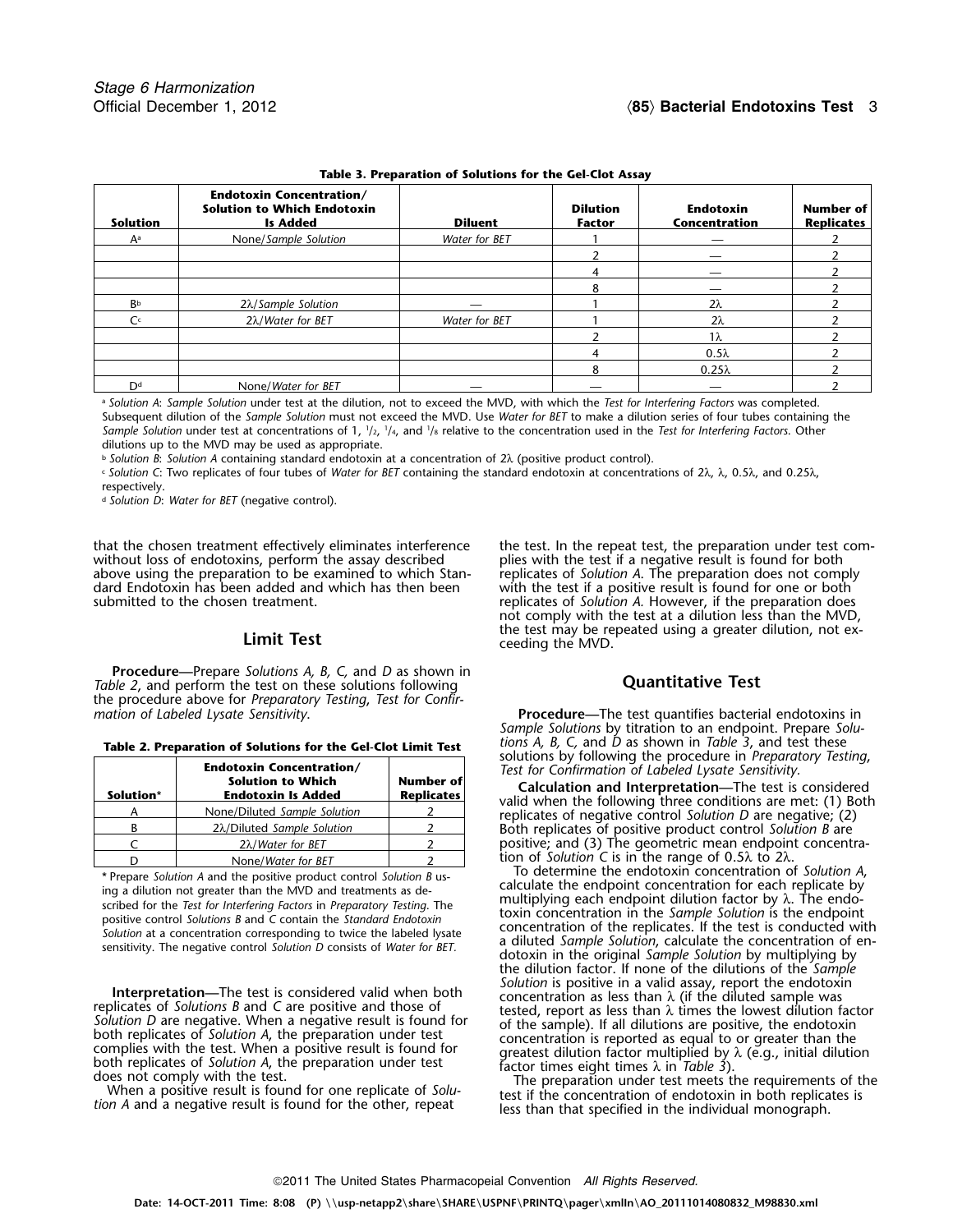# 4 〈**85**〉 **Bacterial Endotoxins Test** Official December 1, 2012

| Table 4. Preparation of Solutions for the Inhibition/Enhancement Test for Photometric Techniques |                                                                                  |                                                       |                             |  |
|--------------------------------------------------------------------------------------------------|----------------------------------------------------------------------------------|-------------------------------------------------------|-----------------------------|--|
| <b>Solution</b>                                                                                  | <b>Endotoxin Concentration</b>                                                   | <b>Solution to Which</b><br><b>Endotoxin Is Added</b> | <b>Number of Replicates</b> |  |
| Aa                                                                                               | None                                                                             | Sample Solution                                       | Not less than 2             |  |
| BЬ                                                                                               | Middle concentration of the standard curve                                       | Sample Solution                                       | Not less than 2             |  |
| $\mathsf{C}_{\mathsf{C}}$                                                                        | At least three concentrations (lowest concentration is<br>designated $\lambda$ ) | Water for BET                                         | Each not less than 2        |  |
| Dd                                                                                               | None                                                                             | Water for BET                                         | Not less than 2             |  |

**Table 4. Preparation of Solutions for the Inhibition/Enhancement Test for Photometric Techniques**

<sup>a</sup> *Solution A*: The *Sample Solution* may be diluted not to exceed MVD.

<sup>b</sup> *Solution B*: The preparation under test at the same dilution as *Solution A,* containing added endotoxin at a concentration equal to or near the

middle of the standard curve.

<sup>c</sup> *Solution C*: The standard endotoxin at the concentrations used in the validation of the method described for *Assurance of Criteria for the Standard Curve* under *Preparatory Testing* (positive controls).

<sup>d</sup> *Solution D*: *Water for BET* (negative control).

creases in reactant turbidity. On the basis of the particular assay principle employed, this technique may be classified correlation coefficient, *r*, must be greater than or equal to as either an endpoint-turbidimetric assay or a kinetic-turbi- 0.980 for the range of endotoxin conce dimetric assay. The endpoint-turbidimetric assay is based **Test for Interfering Factors—**Select an endotoxin conon the quantitative relationship between the concentration of endotoxins and the turbidity (absorbance or transmisof endotoxins and the turbidity (absorbance or transmis-<br>sion) of the reaction mixture at the end of an incubation<br>period. The kinetic-turbidimetric assay is a method to meas-<br>duplicate, according to the instructions for t period. The kinetic-turbidimetric assay is a method to meas-<br>ure either the time (onset time) needed to reach a prede-<br>termined absorbance or transmission of the reaction mix-<br>ture, or the rate of turbidity development. T

This technique is an assay to measure the chromophore<br>
released from a suitable chromogenic peptide by the reac-<br>
to the blank value required in the description of endotoxins with lystate. On the basis of the particular a

endotoxin concentrations within the range indicated by the

**PHOTOMETRIC QUANTITATIVE TECHNIQUES** Sysate manufacturer to generate the standard curve. Perform the assay using at least three replicates of each standard endotoxin concentration according to the manufacturer's instructions for the lysate (volume ratios, incubation **Turbidimetric Technique time, temperature, pH, etc.). If the desired range is greater** than two logs in the kinetic methods, additional standards This technique is a photometric assay measuring in-<br>eases in reactant turbidity. On the basis of the particular ange of the standard curve. The absolute value of the 0.980 for the range of endotoxin concentrations set up.

- 1. The absolute value of the correlation coefficient of **Chromogenic Technique** the standard curve generated using *Solution C* is<br>greater than or equal to 0.980.<br>2. The result with *Solution D* does not exceed the limit
	-

When the endotoxin recovery is out of the specified<br>range, the *Sample Solution* under test is considered to con-<br>tain interfering factors. Then, repeat the test using a **Preparatory Testing**<br>greater dilution, not exceeding the MVD. Furthermore, in-<br>terference of the Sample Solution or diluted Sample Solution To assure the precision or validity of the turbidimetric<br>and chromogenic techniques, preparatory tests are con-<br>ducted to verify that the criteria for the standard curve are<br>ducted to verify that the criteria for the stand